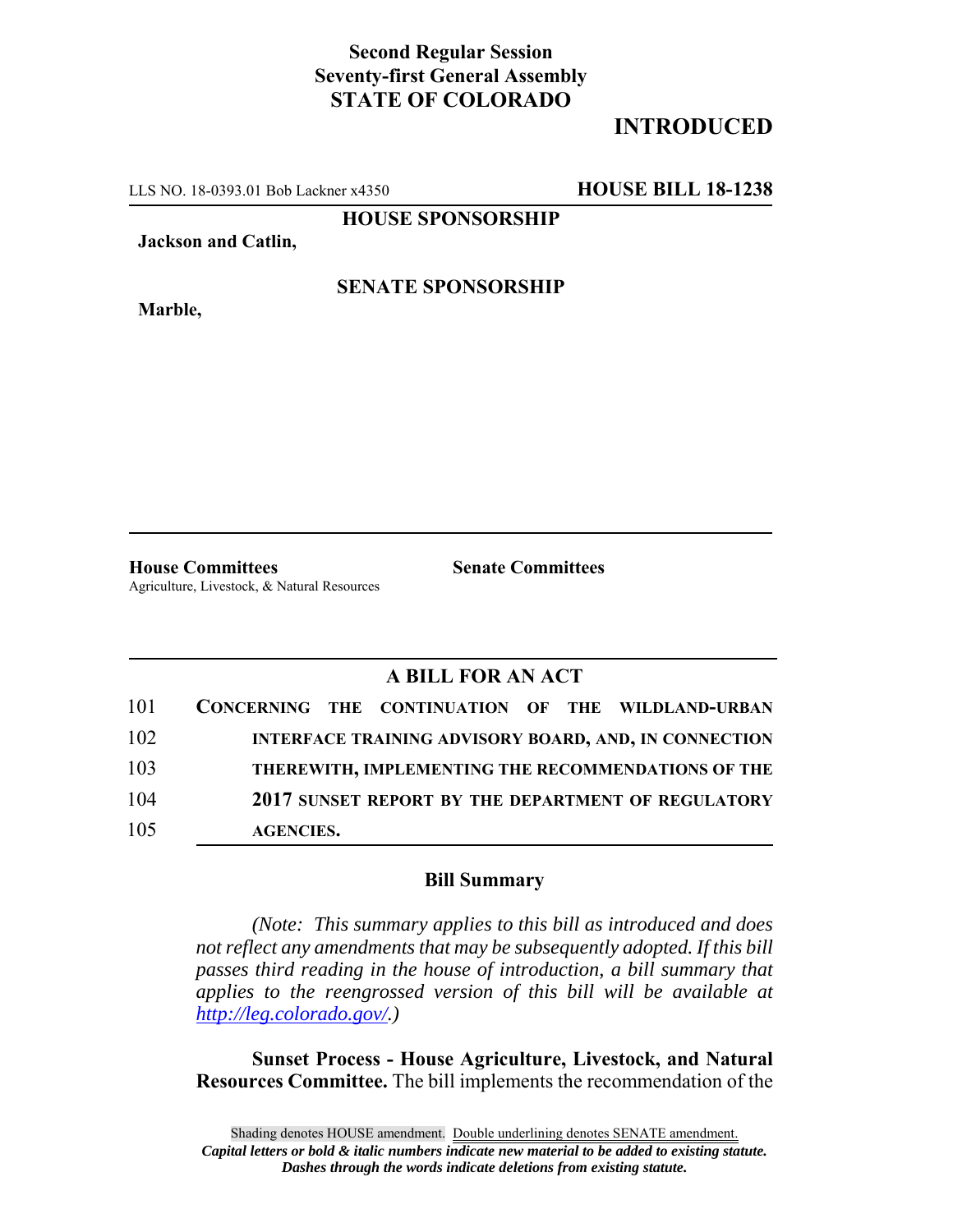department of regulatory agencies to sunset the wildland-urban interface training advisory board.

| $\mathbf{1}$   | Be it enacted by the General Assembly of the State of Colorado:                         |  |  |  |
|----------------|-----------------------------------------------------------------------------------------|--|--|--|
| $\overline{2}$ | <b>SECTION 1.</b> In Colorado Revised Statutes, 2-3-1203, repeal                        |  |  |  |
| 3              | $(6)(a)(II)$ as follows:                                                                |  |  |  |
| $\overline{4}$ | 2-3-1203. Sunset review of advisory committees - legislative                            |  |  |  |
| 5              | <b>declaration</b> - <b>definition</b> - <b>repeal.</b> (6) (a) The following statutory |  |  |  |
| 6              | authorizations for the designated advisory committees will repeal on July               |  |  |  |
| 7              | $1, 2018$ :                                                                             |  |  |  |
| 8              | (II) The wildland-urban interface training advisory board created                       |  |  |  |
| 9              | in section 24-33.5-1212 (3), C.R.S.;                                                    |  |  |  |
| 10             | <b>SECTION 2.</b> In Colorado Revised Statutes, 24-33.5-1212, repeal                    |  |  |  |
| 11             | $(3)$ as follows:                                                                       |  |  |  |
| 12             | 24-33.5-1212. Training for directors of fire protection districts                       |  |  |  |
| 13             | - pilot program - training fund. $(3)$ $(a)$ The wildland-urban interface               |  |  |  |
| 14             | training advisory board is hereby created in the division for the purpose               |  |  |  |
| 15             | of advising the division on the content of the courses offered pursuant to              |  |  |  |
| 16             | this section and the implementation of the pilot program established                    |  |  |  |
| 17             | pursuant to this section.                                                               |  |  |  |
| 18             | (b) The wildland-urban interface training advisory board shall                          |  |  |  |
| 19             | consist of five members, to be appointed by the director as follows:                    |  |  |  |
| 20             | (I) One employee of the Colorado state forest service;                                  |  |  |  |
| 21             | (II) One member of an association representing the county sheriffs                      |  |  |  |
| 22             | of the state;                                                                           |  |  |  |
| 23             | (III) One member of an association representing the fire chiefs of                      |  |  |  |
| 24             | the state;                                                                              |  |  |  |
| 25             | (IV) One representative of an association representing the special                      |  |  |  |
|                |                                                                                         |  |  |  |